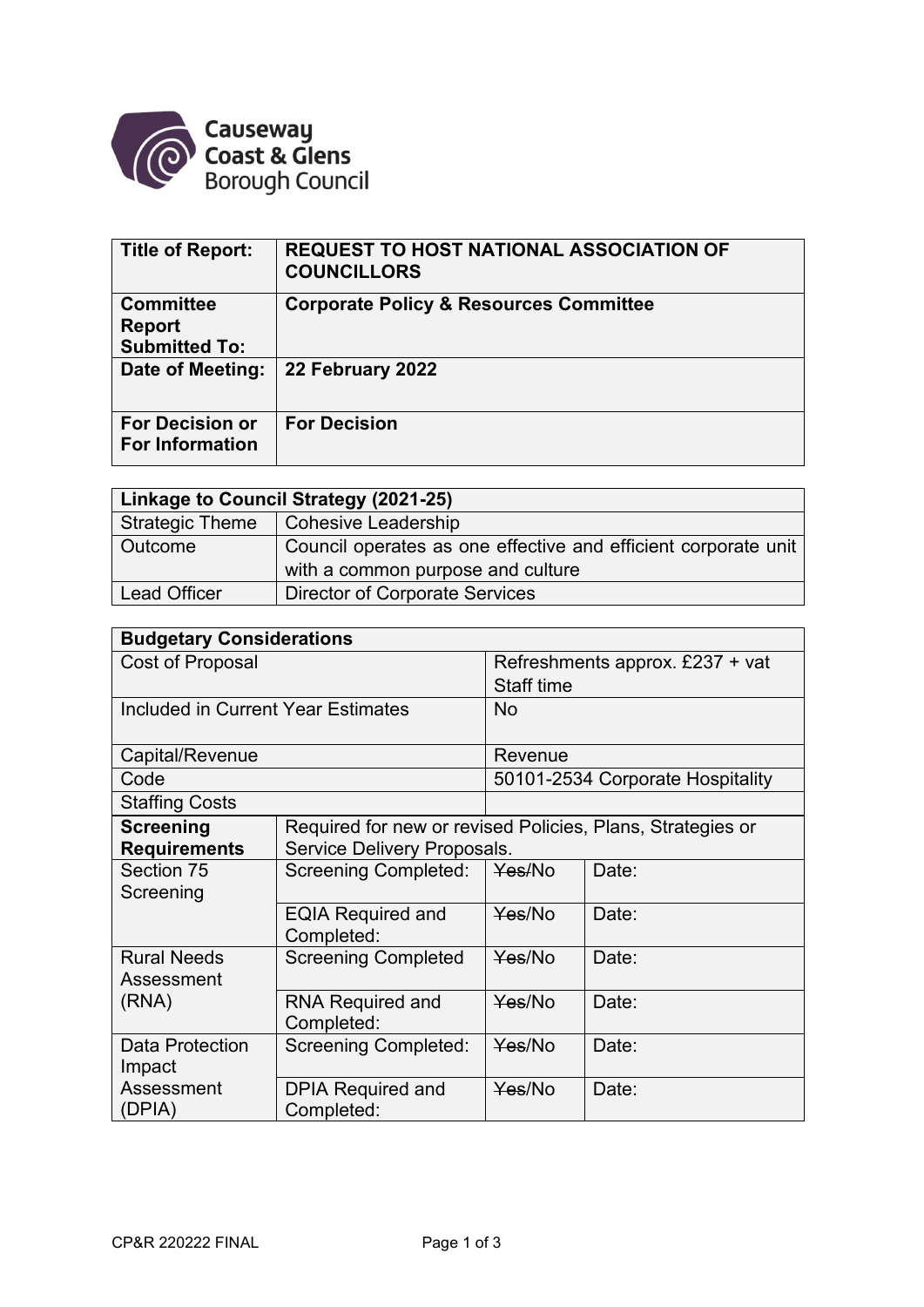## **1.0 Purpose of Report**

**1.1** The Purpose of the report is to present a request from the National Association of Councillors (NAC) to host their meeting on Wednesday 20 July 2022 in a Council facility.

### **1.2 Background**

Correspondence has been received Councillor Joe Boyle Secretary (NAC), advising of the planned dates for the 2022 National Association of Councillors (NAC) NI Members Meetings. The meetings take place bi-monthly and traditionally the location was rotated around each council region but due to Covid-19 this pattern was disturbed over the past two years.

- **1.3** NAC have stated they understand that some Councils are not currently hosting meetings for outside bodies such as the NAC and that future additional restrictions could also affect a Council's ability to host meetings and will liaise with each Council in advance to determine if this is the case and can then arrange meetings at hospitality venues within that Council area as an alternative.
- **1.4** Prior to Covid-19 guidelines, host Council's on a rotational basis, would have provided refreshments on arrival with a light buffet style lunch for the NAC meeting attendees. Whilst the NAC would appreciate if this could continue, they are equally mindful that this may not be the case at this point in time. The NAC Executive therefore look forward to Council's response concerning this request.

#### **1.5 NAC requirements**

NAC require the undernoted arrangements in place for their meeting to be held in Causeway Coast and Glens area on Wednesday 22<sup>nd</sup> July 2022:

- Meeting room for up to 35 in-person attendees with disabled access and available from 9.30am for set-up;
- Capability for audio/visual set-up to enable remote access for virtual attendees by the NAC's Zoom Account;
- Refreshments of tea/coffee/scones available for Attendees arriving from 10am;
- Buffet lunch with selection of hot items and sandwiches with tea/coffee following the meeting to be available between 12.30 and 12.45pm;
- On-site car parking.